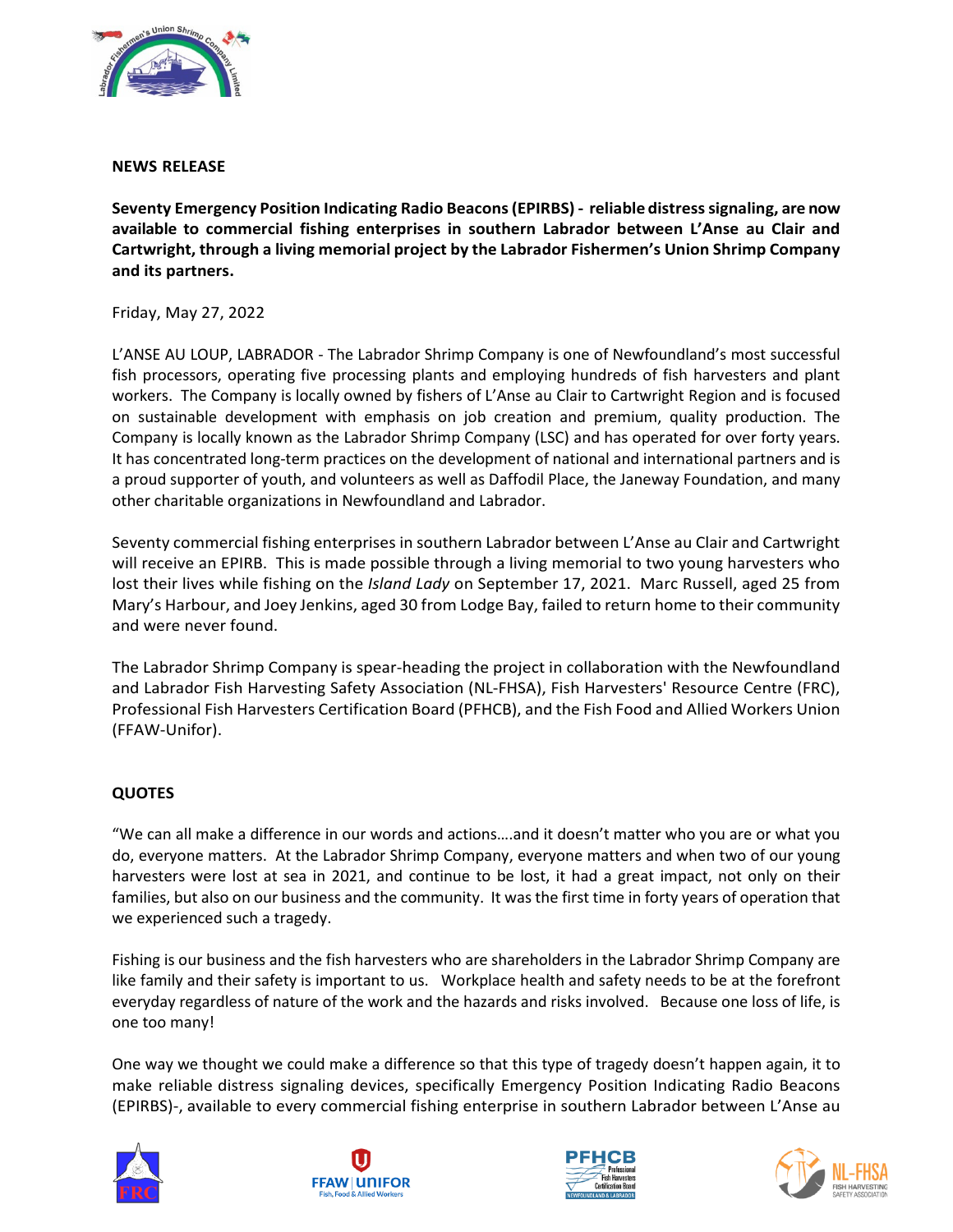

## Clair and Cartwright.

The Labrador Shrimp Company, is making this contribution of up to 70 EPIRBS, and maybe even more if they are required, as a living memorial to the memory of Marc Russell and Joey Jenkins, the young harvesters who were lost at sea when their vessel, *The Island Lady*, failed to return to port on September 17, 2021.

To make this project a reality, the Labrador Shrimp Company is partnering with a coalition of stakeholders who also have a vested interest in the well-being and safety of fish harvesters; namely the Newfoundland and Labrador Fish Harvesting Safety Association (NL-FHSA), Fish Harvesters Resource Centre (FRC), Professional Fish Harvesters Certification Board (PFHCB), and the Fish Food and Allied Workers (FFAW/Unifor).

This living memorial EPIRB project is an investment by the Labrador Shrimp Company and its partners. By having partners it helps to highlight this initiative and by that it may entice others in the industry to help their fishermen as well." - **Gilbert Linstead – General Manager Labrador Shrimp Company**

"Our son Marc and his crew member, Joey Jenkins were lost at sea on September 17, 2021, while removing their cod nets from the water near Battle Harbour, Labrador. They were tremendous young men whom many saw as the future of the commercial cod fishery in Labrador. They were smart, hardworking, capable, and well-respected by their friends and fellow fishers, but most especially they were well-loved by their families. We can tell you, having personally experienced it, that the emotional toll and anguish of losing a child at sea is immeasurable. It is a pain that defies comprehension, and we hope no other family ever has to experience this pain.

We do not know what happened on September 17, 2021, and we live with the reality that we may never have answers to our questions. Each day, we live in the aftermath of a tragedy that is permanently etched on our hearts and in our minds. It is something we will live with for the rest of our lives. Our goal is to ensure it never happens to another fish harvester. Losing Marc has taught us the fragility of life, the need to savor every moment, and the importance of improved safety measures within the fishery, especially the inshore fishery.

This living memorial project by the Labrador Fishermen's Union Shrimp Company is an essential element in the future prevention of fishing tragedies, because no fish harvester should ever be lost at sea. We need to protect our fish harvesters, no matter the cost. An EPIRB on every vessel will ensure that tragedies like ours will be prevented." - **Dwight and Jeanette Russell – Fish Harvester and Parents of Marc Russell**

"Fish harvesting is dangerous work and we have to do everything possible to make this industry as safe as possible. This project by the Labrador Shrimp Company and their partners, the Coalition of the Fish Food and Allied Workers/Unifor, Professional Fish Harvesters Certification Board, Fish Harvesters Resource Centre and the Newfoundland and Labrador Fish Harvester Safety Association is an important advancement in safety in the industry. Now, we as fish harvesters have to do our part.







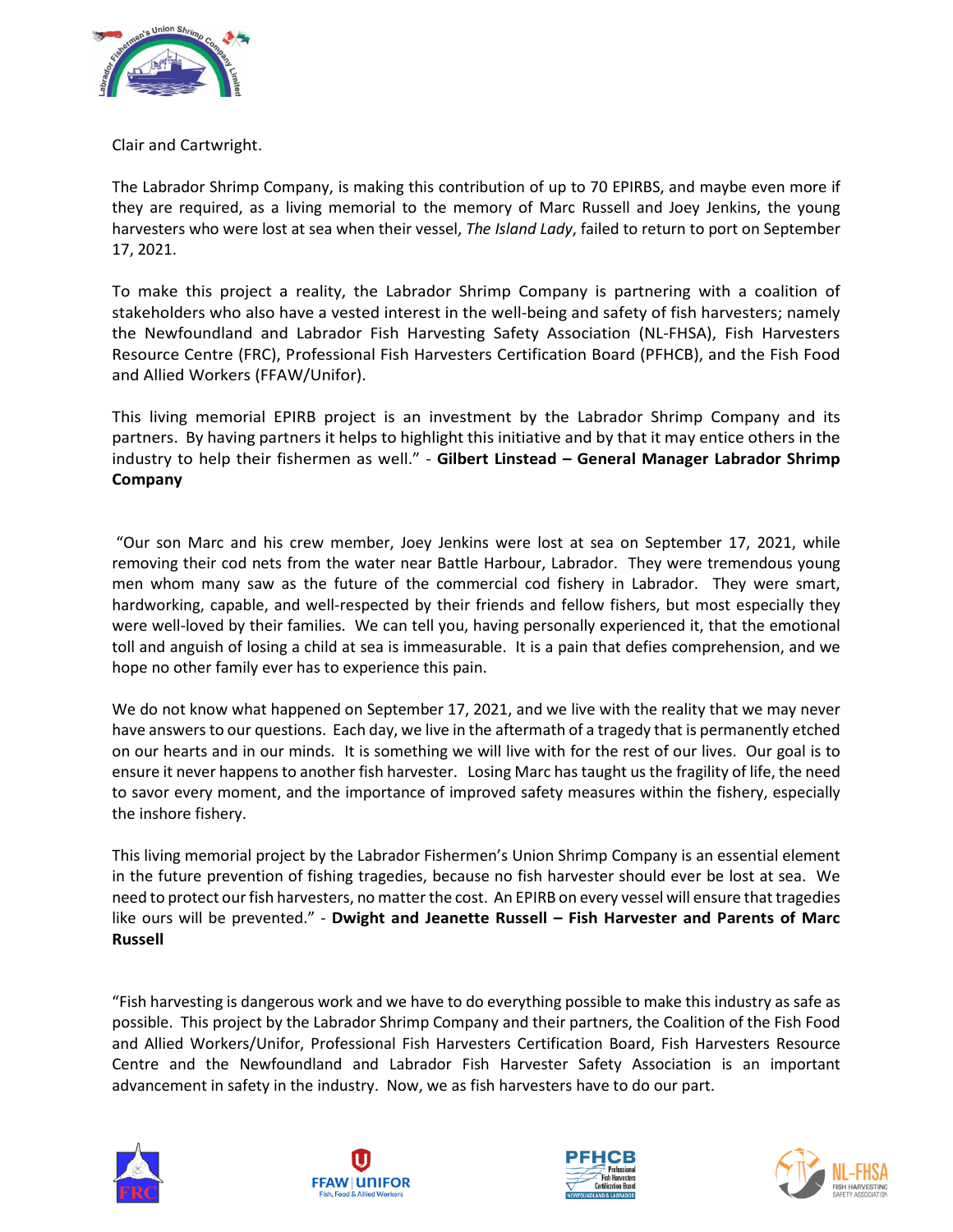

When an EPIRB is activated, it transmits a signal consisting of an encrypted identification number in digital code containing information identifying the vessel, the date of the incident, the nature of the distress, and the position of the vessel. Search and Rescue can monitor a distress call with extreme accuracy enabling the search and rescue team to reach the specific emergency location. It is important life-saving technology but it will only work if it is properly installed, maintained and registered with the Canadian Beacon Registry.

Thanks to this living memorial project for Marc Russell and Joey Jenkins, every harvester in southern Labrador, between L'Anse au Clair and Cartwright will have an EPIRB in memory of them. It will be our beacon of hope to return home safely." - **Shawn Normore Fish Harvester** 

**"**We have a long history of tragedy in Newfoundland and Labrador where, over the years, many harvesters have been fatally injured or lost at sea while trying to make a living for themselves and their families. T*imely and reliable distress signaling* is the critical first step in activating the search and rescue response system.

The Coalition of the Newfoundland and Labrador Fish Harvesting Safety Association (NL-FHSA), Fish Harvesters Resource Centre (FRC), Professional Fish Harvesters Certification Board (PFHCB), and the Fish Food and Allied Workers (FFAW/Unifor) are committed collectively to working with the Labrador Shrimp Company on their EPIRB living memorial project. We want to ensure fish harvesters have every means possible to help them return safely home. This project will help to address the safety gap on reliable distress signaling in critical situations that currently exists in the industry and will ultimately save lives." **David Decker Chair of the NL-FHSA** 

*MEDIA CONTACT:*

*Gilbert Linstead General Manager Labrador Fishermen'sUnionShrimp Company Limited Telephone: (709) 697-6009 Email: general [manager@lfuscl.com](mailto:manager@lfuscl.com)*







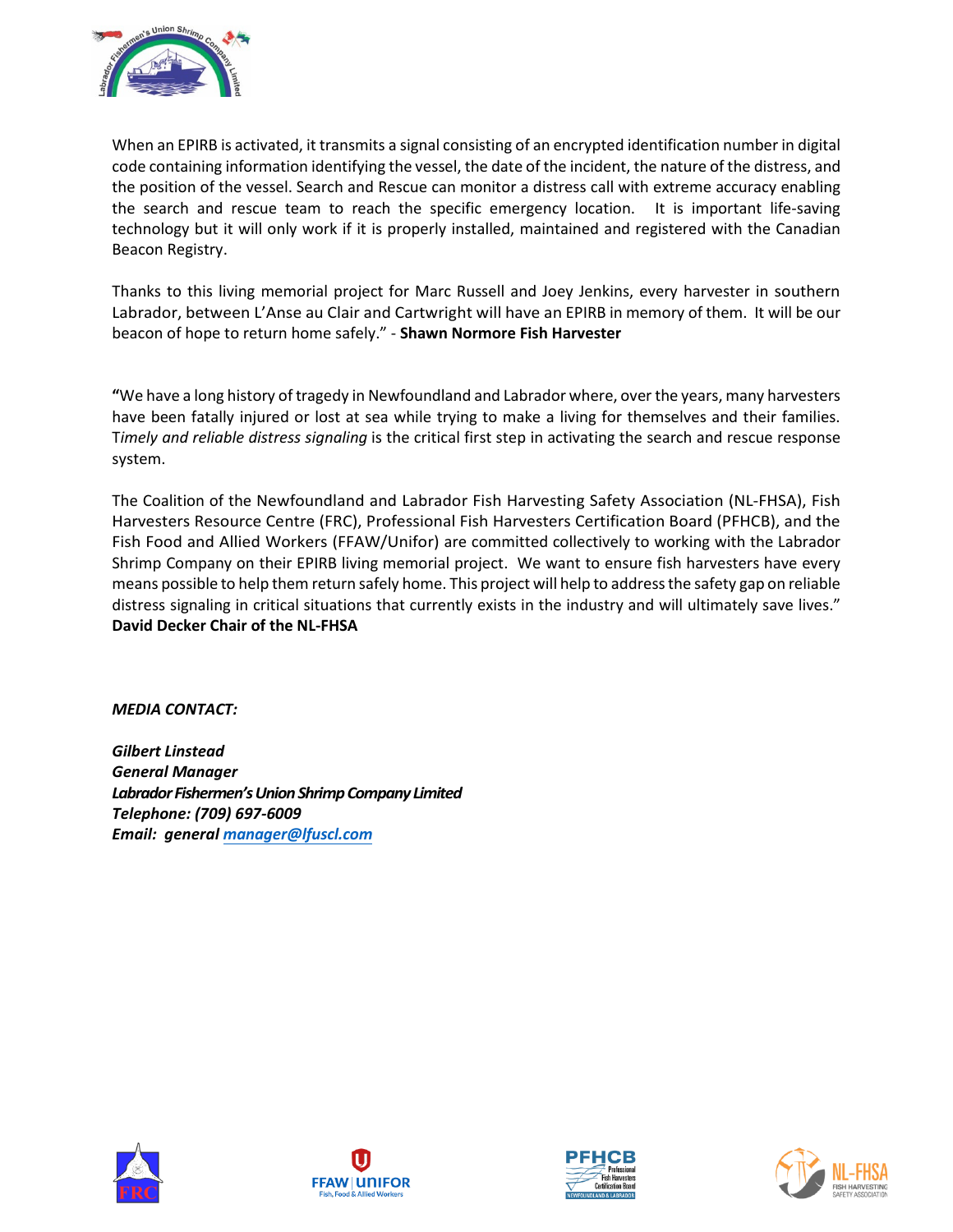



Photograph by Joey Jenkins







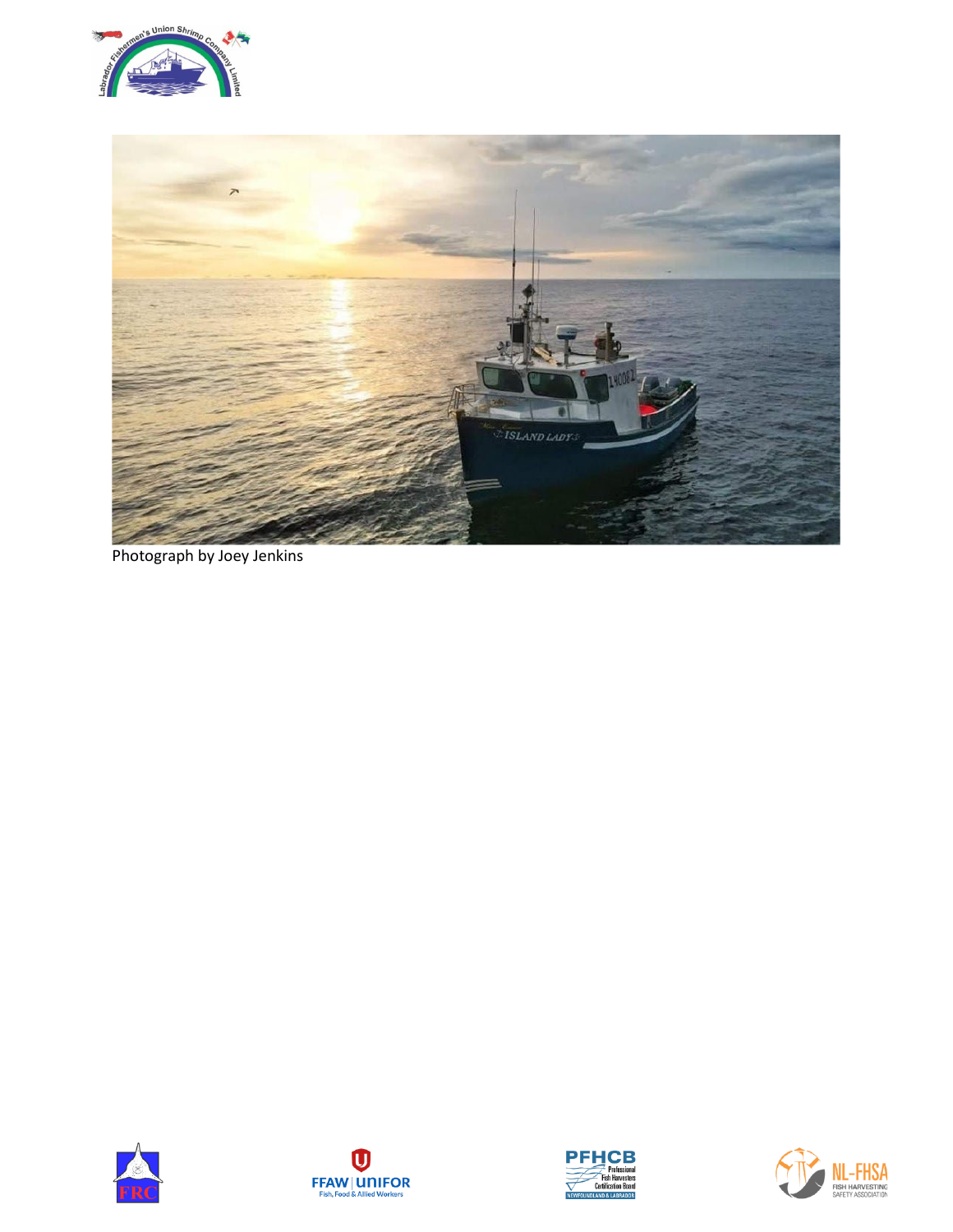



*Marc Russell*